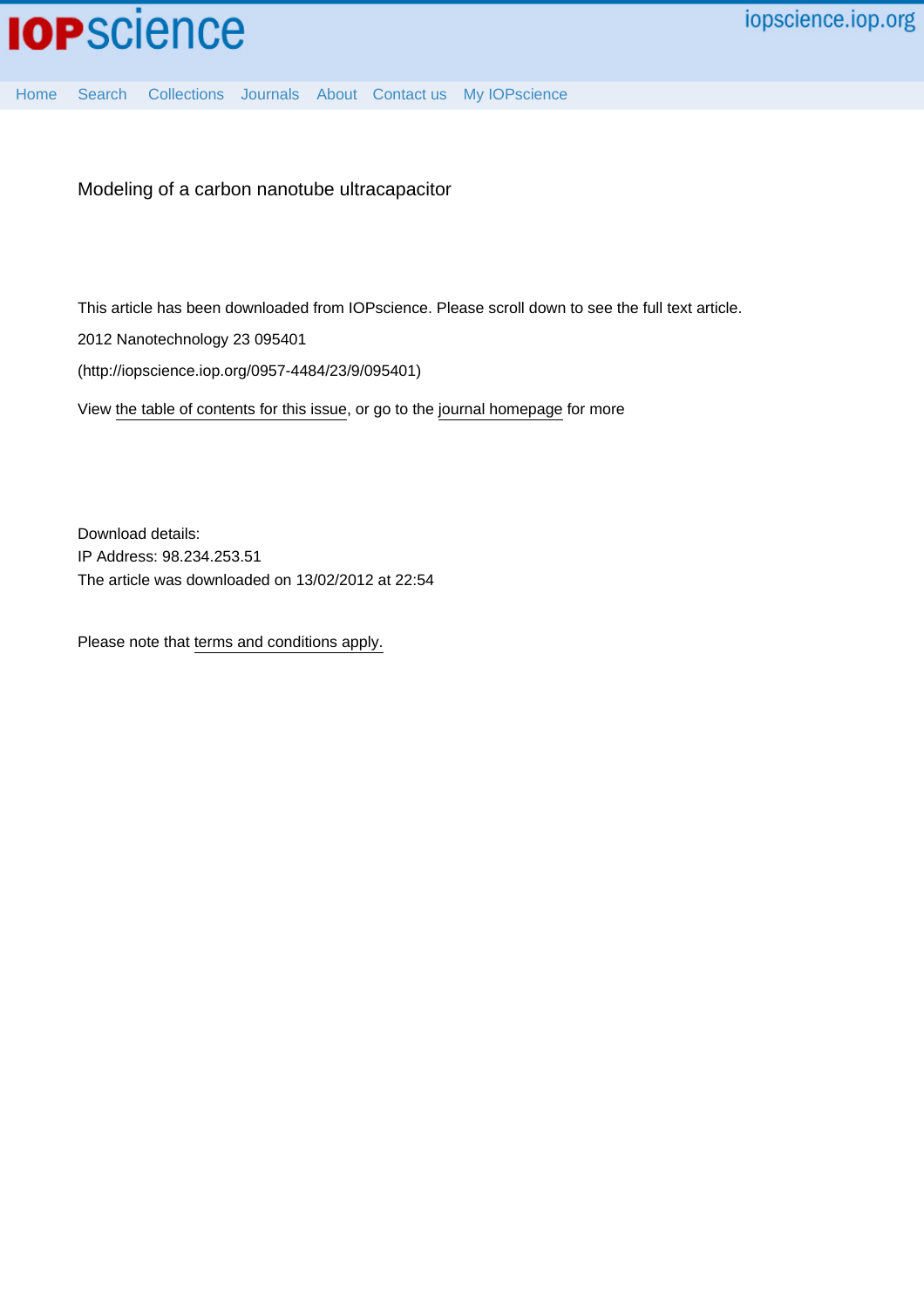Nanotechnology 23 (2012) 095401 (7pp) [doi:10.1088/0957-4484/23/9/095401](http://dx.doi.org/10.1088/0957-4484/23/9/095401)

# Modeling of a carbon nanotube ultracapacitor

# Antonis Orphanou $^{\rm l}$ , Toshishige Yamada $^{\rm l,2}$  $^{\rm l,2}$  $^{\rm l,2}$  and Cary Y Yang $^{\rm l}$

<span id="page-1-0"></span><sup>1</sup> Center for Nanostructures, Santa Clara University, Santa Clara, CA 95053, USA

<span id="page-1-1"></span><sup>2</sup> Department of Electrical Engineering, Baskin School of Engineering, University of California, Santa Cruz, 95064, USA

E-mail: [aorphanou@scu.edu](mailto:aorphanou@scu.edu) and [tyamada@scu.edu](mailto:tyamada@scu.edu)

Received 30 August 2011, in final form 5 December 2011 Published 6 February 2012 Online at [stacks.iop.org/Nano/23/095401](http://stacks.iop.org/Nano/23/095401)

#### Abstract

The modeling of carbon nanotube ultracapacitor (CNU) performance based on the simulation of electrolyte ion motion between the cathode and the anode is described. Using a molecular dynamics (MD) approach, the equilibrium positions of the electrode charges interacting through the Coulomb potential are determined, which in turn yield the equipotential surface and electric field associated with the capacitor. With an applied ac voltage, the current is computed based on the nanotube and electrolyte particle distribution and interaction, resulting in the frequency-dependent impedance  $Z(\omega)$ . From the current and impedance profiles, the Nyquist and cyclic voltammetry (CV) plots are then extracted. The results of these calculations compare well with existing experimental data. A lumped-element equivalent circuit for the CNU is proposed and the impedance computed from this circuit correlates well with the simulated and measured impedances.

(Some figures may appear in colour only in the online journal)

## 1. Introduction

The study of ultracapacitors (UCs) or supercapacitors has been the subject of intense research in recent years [\[1–](#page-7-0)[12\]](#page-7-1). Increase of the electrode surface area *S* to maximize the stored energy using capacitors has always been a prohibitive challenge. Conventional capacitors generally possess a very high power density but a low energy density, typically in the  $0.01-0.05$  W h kg<sup>-1</sup> range [\[4\]](#page-7-2), making them unsuitable for high-performance energy storage applications. It has recently been reported that by using nanocarbon (graphene) to increase *S*, UCs can yield as much as 86 W h kg<sup>-1</sup> [\[5\]](#page-7-3), thus demonstrating significant potential for nanocarbon UCs. In addition, vertically or randomly oriented grown carbon nanotube (CNT) arrays have been shown to increase *S* and the capacitor energy storage capacity drastically [\[13–](#page-7-4)[16\]](#page-7-5). Such a technological breakthrough will have immense implications in consumer electronics and telecommunication, stand-by power systems, and electric/hybrid vehicles.

Figure [1](#page-2-0) shows the measured Nyquist plots for a carbon nanotube ultracapacitor (CNU) at two applied voltages. Our simulation results are also shown in the same figure, and will

be discussed later. A Nyquist plot displays the capacitor's frequency-dependent reactance  $-\text{Im}(Z)$  as a function of resistance Re(*Z*), with the applied voltage frequency as a parameter. The plot was obtained from electrical impedance spectroscopy (EIS) measurements for a CNU consisting of a 6 mol  $1^{-1}$  KOH electrolyte solution subject to an applied voltage [\[17\]](#page-7-6).

Figure  $2(a)$  $2(a)$  shows the experimental cyclic voltammetry (CV) plot for the same capacitor obtained using a voltage sweep rate of 1 mV s<sup>-1</sup> [\[17\]](#page-7-6). It displays the total current through the capacitor as a function of voltage. Figure  $2(b)$  $2(b)$ illustrates the simulated CV plots for a CNU with the same electrolyte ion volume density  $N_e$  as the experimental one, which will be discussed later. In CV measurements, the capacitor is linearly charged with time and subsequently allowed to discharge, providing information about the total capacitance and the capacitor's ability to store energy between the electrolyte ions and electrodes [\[18\]](#page-7-7). Both the CV and the Nyquist plots characterize the capacitor's electrical performance and are examined in this paper.

The analysis of ultracapacitor operation reported in the literature thus far is quite primitive and phenomenological,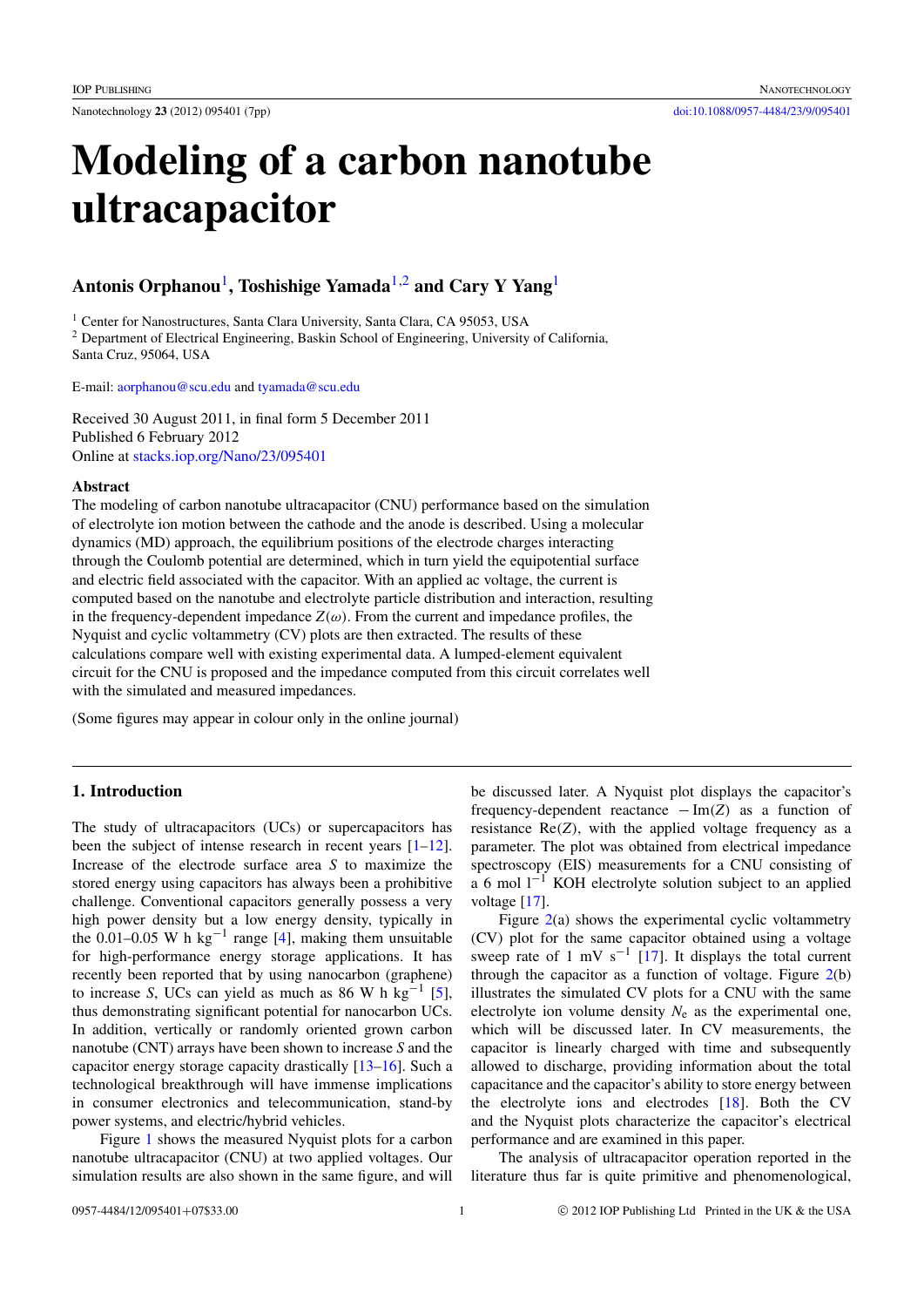<span id="page-2-0"></span>

Figure 1. Experimental and simulated Nyquist plots for a CNU with 6 mol  $l^{-1}$  of KOH electrolyte at 0.6 and at 0.2 V. Simulated and measured results are shown by dashed and solid lines, respectively. The three frequency regimes are identified by  $f_{\text{LOW}}$ , *f*MID, and *f*HIGH, respectively. Two points on each experimental plot are indicated by their respective frequencies [\[17\]](#page-7-6).

using an equivalent circuit model consisting of capacitors and resistors to simply fit the measured Nyquist plot [\[17\]](#page-7-6). There are no detailed science-based models explaining how the electrolyte ions move under the influence of charges on the plates, leading to the measured electrical behavior. The absence of science-based modeling makes the design of the UC cell at best empirical and heavily dependent on trial-and-error. For successful development of such a potentially far-reaching and timely technology, modeling based on sound scientific understanding must be carried out.

In addition to the complex geometry of the CNU, the electric field singularity at the tips of the nanotube makes the direct solution (analytical or numerical) of the Poisson's equation in the capacitor cell rather challenging. With molecular dynamics [\[19\]](#page-7-8), we distribute electrode charges throughout the complex CNU structure. Then we solve for the ionic motion inside the CNU and calculate the total current, thus providing us with the degrees of freedom necessary to optimize the cell design based on CNT size and density, electrode separation/size, and applied voltage.

## 2. Simulation method

One of the challenges in developing a molecular dynamics simulation environment is the approximation of the physical 3D vertically grown CNT array with an appropriate model. In our approach, the 3D CNT 'forest' is approximated by a 2D equivalent. The justification of this dimensional transformation is the assumption that transport is channeled only in the direction normal to the electrode's perfectly reflecting walls at either end of the simulation cell, while neglecting transport in the transverse directions. For our study we assume vertically grown CNTs, but in general our methodology can assume any arbitrary CNT orientation with respect to the electrode walls. In addition, boundary condition selection is critical not only in ensuring electrical interaction exists between adjacent CNT unit cells but also

<span id="page-2-1"></span>

Figure 2. Simulated and measured CV plots. (a) Measured CV plot for an electrolyte concentration of 6 mol l<sup>-1</sup> and at a voltage ramp rate of 1.0 mV s<sup>-1</sup> [\[17\]](#page-7-6). (b) Simulated CV plots for the same electrolyte concentration and at voltage ramp rates of 1.0 mV s<sup>-1</sup>,  $1.6 \text{ mV s}^{-1}$ , and  $2.0 \text{ mV s}^{-1}$ , respectively.

conservation of energy in the CNU volume that results in a stable computational process.

Our simulation model is particle-based. The current is evaluated based on the motion of the electrolyte ions (convection current, or summation of drift and diffusion currents) and charging/discharging of the CNU plates (displacement current). There are two forces acting on an ion. One is the Coulomb force and the other is the friction force. The Coulomb force is considered based on Coulomb's law over all possible pairs of charges. The CNU plates are charged/discharged during the operation. Plate charges appear or disappear during the operation and create an electric field inside the CNU. Other ions also contribute to the field. The Coulomb force for the ion is determined by this electric field representing all the pair-wise Coulomb contributions, and is evaluated based on the molecular dynamics (MD) technique. The way in which this electric field is calculated is discussed in detail in the appendix. The other force is the friction force, and this is considered in a half-empirical way. The ion collides with water molecules or other ions and this is the origin of the friction. Even after removing the Coulomb components, there is still a friction force between ions because they have finite sizes and cannot move freely. Instead of explicitly considering the ion and water molecule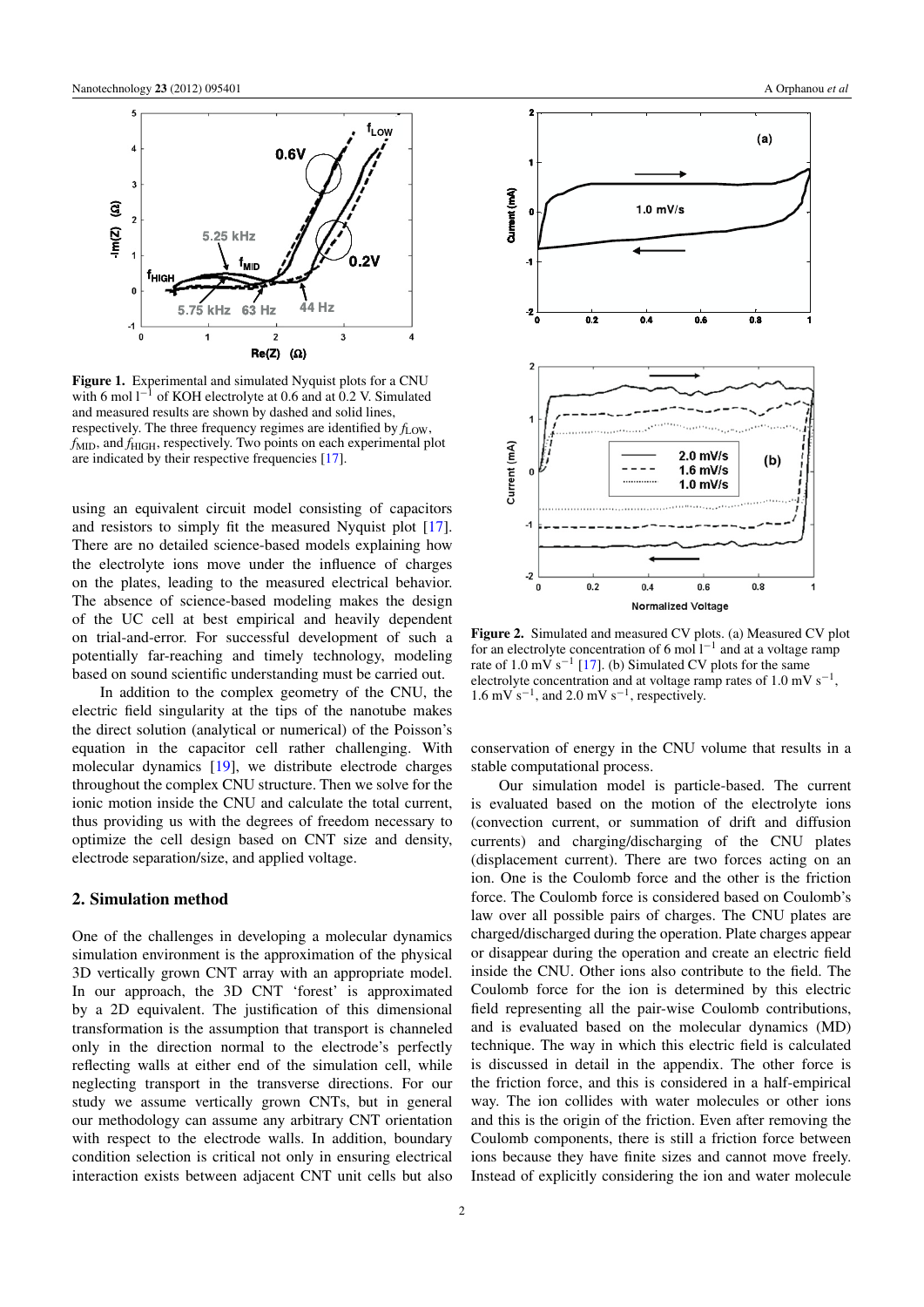sizes, analyzing the forces between them, and examining the ion motion dynamics, we have expressed the friction in terms of the frequency-dependent collision time  $\tau(\omega)$ .  $\tau(\omega)$ is related to the mobility  $\mu(\omega) = q\tau(\omega)/m_i$  and the mobility is related to the conductance  $\sigma(\omega) = qn_i\mu(\omega)$ , where *q* is the unit ion charge,  $m_i$  is the ion mass, and  $n_i$  is the ion concentration. The summation of such a conductance for  $K^+$ and OH<sup>−</sup> is the inverse of the measured resistance. Thus, the force acting on the ion is calculated by adding all the Coulomb forces, and the friction is expressed by the collision time  $\tau(\omega)$  obtained from the experimental Nyquist data Re  $Z(\omega)$ . All the details of the collision physics are embedded in the empirical quantity  $\tau(\omega)$ . Since the frequency dependence is not generally large, it is acceptable to replace  $\tau(\omega)$  with  $\tau(0)$ if no Nyquist data are available in advance.

In our simulation, the CNTs are idealized in that (1) the ions are much smaller than the CNT diameter or CNT–CNT separation, and they cannot move into the CNTs, and (2) there is no chemical reaction between the ions and the CNT surface and, therefore, once an ion sticks to the CNT surface, the force required to pull it out is the Coulomb force between the ion and plate charges. Another way to describe the situation is that there is no activation energy for an ion to leave the CNT surface. Regarding (1), the ions are of the order of 0.1–0.5 nm [\[20\]](#page-7-9) and a typical CNT diameter ranges from  $10^{-2}$ to 1  $\mu$ m [\[21\]](#page-7-10). Thus, (1) is a practical assumption. Regarding (2), there are no available data for a possible reaction between the  $K^+/OH^-$  ions and the CNT surface. However, it is known that CNT surfaces are often chemically inert, as discussed in the interaction of the CNT and oxygen molecules [\[22,](#page-7-11) [23\]](#page-7-12) or in the interaction between the CNT and ammonia molecules  $[24, 25]$  $[24, 25]$  $[24, 25]$ . In this sense, (2) is not a bad assumption.

The simulation is a two-step iterative process: first, the charge distribution on each CNT electrode is calculated using a full MD solution, and, second, the calculated electrode charge distribution is allowed to interact with the electrolyte ions yielding the desired CNU electrical characteristics. Details of the methodology are described in the appendix. We must scale the experimental electrolyte ion volume density *N*<sup>e</sup> of KOH and CNU dimensions to our simulated unit cell. Such scaling is also described in the appendix.

# 3. Results and discussion

The experimental Nyquist plots shown in figure [1](#page-2-0) were obtained at open-circuit peak sinusoidal voltages (OCVs) of 0.2 V and 0.6 V [\[17\]](#page-7-6), respectively. They describe the capacitor's reactance versus resistance behavior in different frequency regimes, with the far right of the plot being the low-frequency and the left being the high-frequency impedance responses. As observed from these plots, the simulated results compare well with their experimental counterparts. Similar results were obtained in [\[26](#page-7-15)[–30\]](#page-7-16), and we use [\[17\]](#page-7-6) as the experimental data to compare with our simulation. Using the existing phenomenological models [\[4\]](#page-7-2), such a direct comparison would not have been possible.

In the simulation, the double layer capacitance (DLC), resulting from the electrode and the electrolyte ion charges, is used to describe the CNU behavior. The DLC has a maximum value for dc, when the electrolyte ions are closely attached to their respective electrodes. It is responsible for the large amount of energy stored in the capacitor and is frequency-dependent, as shown in figure [1.](#page-2-0)

Our simulation results reveal that the higher the OCV is, the higher the frequency at which the DLC vanishes is. At higher OCVs, the electrolyte ions tend to maintain a close proximity to the electrodes, thus creating a larger DLC, which is less sensitive to frequency variations as shown in figure [1.](#page-2-0) As a result, a higher frequency is required to counter the added inertia of the electrolyte ions due to the presence of a higher electrode force. The straight and rigid large-diameter nanotubes used as electrodes in the experimental data [\[17\]](#page-7-6) were obtained by chemical vapor deposition (CVD) of propylene at  $800\degree C$  within the pores of an alumina template (P800AL) and were arbitrary in orientation.

The measured CV plot  $[17]$  at a voltage ramp rate of 1.0 mV s<sup>-1</sup> is shown in figure [2\(](#page-2-1)a), while the simulated CV plots of the CNU cell for three different voltage ramp rates, 1.0, 1.6, and 2.0 mV s<sup>-1</sup>, are shown in figure [2\(](#page-2-1)b). The simulated results show that the displacement current in the CNU increases with increasing voltage. Overall, the simulated CV plot is qualitatively consistent with the measured data [\[16\]](#page-7-5). While the CV plots offer some insight into the CNU's charging and discharging characteristics, they do not provide any frequency dependence information. As mentioned above, the CNT in our simulation model is ideal, with the effects of the hollow channel, mesopores, defects, and surface roughness ignored. Further, we only assume that the electrical double layer is a result of the pure ionic electrostatic attractions in the capacitor (Faradaic pseudo-capacitance reactions are ignored). Thus, the CV plot is almost rectangular, indicating that the CNT electrodes are very well suited for large energy storage.

At very low frequencies, the electrolyte ions can screen the electrode charges almost perfectly, as shown in figure  $3(a)$  $3(a)$ , and maximize the double layer energy storage in the capacitor by reducing the ion–electrode separation. In this frequency region, the electrolyte ions are well separated leading to two well-defined double layer capacitances and a maximum average free charge polarization distance, *P*(*f*), as shown in figure [3\(](#page-4-0)a). Current continuity in the CNU is thus achieved through a strong capacitive drift convection current density, which is capacitive in nature, a 'parasitic' Ohmic-drift current correction, and a very weak displacement current density. When  $max{P(f)}$  is reached at low frequencies, the electric field between the CNTs is very small, resulting in a small electrolyte–electrolyte ion capacitance  $C_0$  and a weak displacement force. A limiting case of the low-frequency scenario is the CV plot of figure [2.](#page-2-1) At an extremely slowly changing voltage the ions are completely attached to their respective electrodes and unable to drift. In this scenario the current continuity in the capacitor volume is achieved through a displacement current and a very weak drift current correction.

At intermediate frequencies, the CNU still continues to exhibit capacitive characteristics. However, at this stage,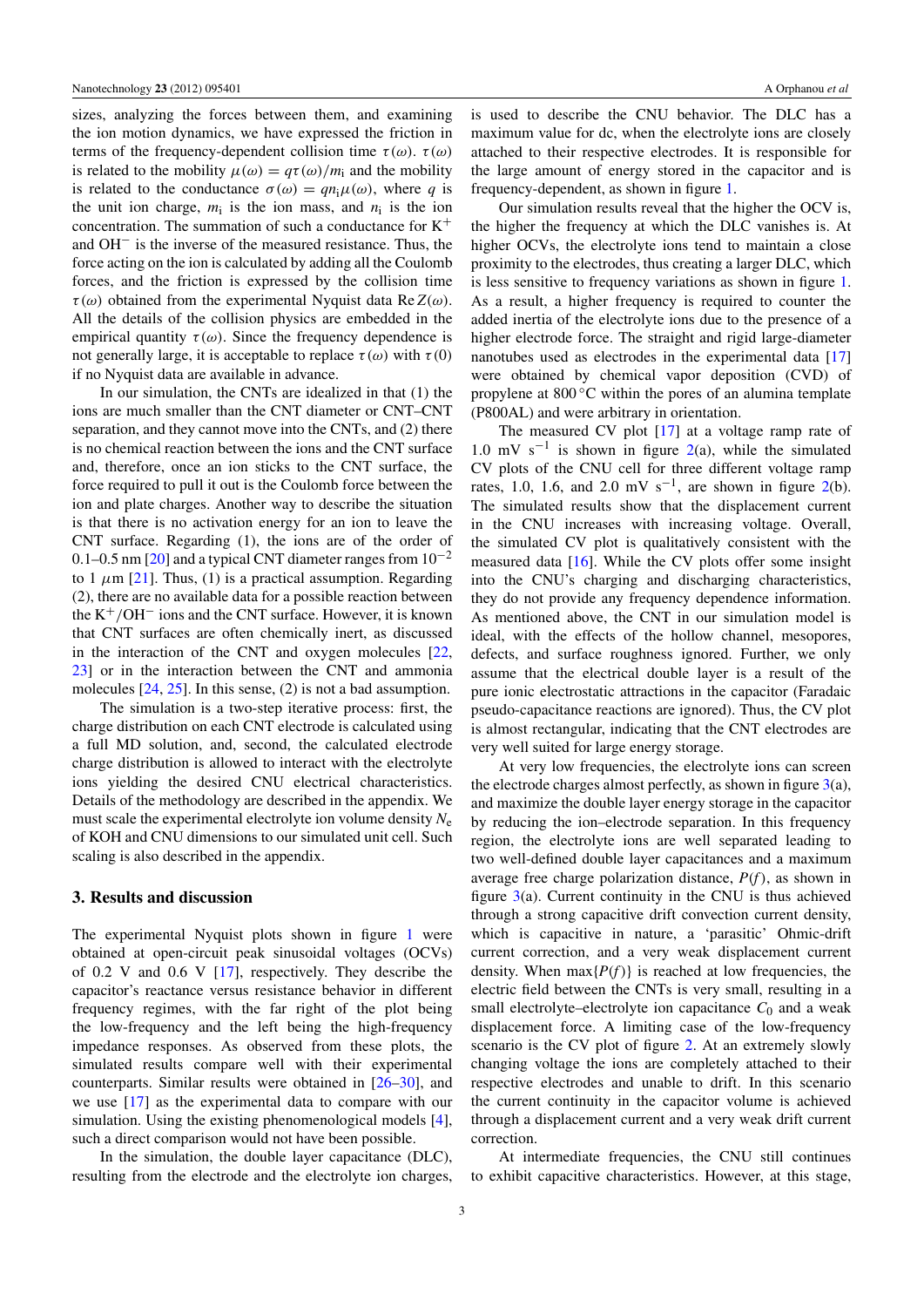<span id="page-4-0"></span>

Figure 3. Ionic distribution snapshots at (a) low, (b) mid, and (c) high frequencies in the simulated unit cell at 0.6 V, where the CNT electrodes are situated at opposite walls of the cell indicated by green lines. Negative charges are denoted in blue and positive ones in red.  $C_{\text{DL}}$  is the double layer capacitance,  $C_0$  the capacitance between the oppositely charged electrolyte ions, and  $P(f)$  the electrolyte ion average polarization distance.

the electrolyte ions move farther away from the electrodes, as shown in figure  $3(b)$  $3(b)$ , yielding a smaller  $C_{DL}$ . Here the electrolyte ions are at their peak drift position, farther away from the electrodes and decreasing as the capacitance decreases (the average free charge polarization distance in the capacitor volume is now smaller than in the low-frequency case). Although the capacitance due to the electrolyte ions,  $C_0$ , is now larger, the decrease in  $C_{\text{DL}}$  is much more dramatic, resulting in an overall decrease in the total capacitance. This causes the 'bump' in the Nyquist plots in figure [1.](#page-2-0) *C*<sup>0</sup> is smallest for dc during which the electrolyte and electrode ions are closest together, maximizing the distance of the ions and minimizing the total electric field. At intermediate frequencies, the electrolyte ions still maintain a non-uniform distribution, as shown in figure  $3(b)$  $3(b)$ , and, unlike the low-frequency case, current continuity in the CNU is achieved only through a 'weaker' capacitive convection current density and stronger drift current correction. At both high and intermediate frequencies, the CNU behaves like a frequency-dependent parallel *RC*-circuit.

At much higher frequencies the CNU displays an inductive component. The heavy electrolyte ions can no longer follow the bias changes and the electrolyte loses its dielectric ability. The total current density in the capacitor is then dominated by inductive-convection and Ohmic-drift components. Due to the uniform distribution of the electrolyte ions shown in figure  $3(c)$  $3(c)$ , the ability of the structure to store energy is diminished, resulting in a negligible  $C_{\text{DL}}$ . At this stage the electrolyte exhibits inductive and resistive behavior and behaves much like a series *RL*-circuit, because the system tends to have a voltage in the opposite direction to the current (the ions are so heavy that they cannot follow the quick change in the voltage polarity at high frequency). The high-frequency CNU characteristics are of particular interest in high-speed switching applications, where high current is needed in the MHz regime. This finding further necessitates the development of a science-based model to elucidate the frequency dependence of CNU behavior.

By extracting the CNU impedance frequency response from the Nyquist plot, the impedance of the CNU is obtained as a function of frequency, as shown in figure [4](#page-5-0) (solid lines). At low frequencies, as expected, the CNU has negative (capacitive) reactance and a finite, exponentially decaying resistance value. As frequency increases, the reactance becomes positive and the CNU starts to exhibit slight inductive behavior and a frequency-independent resistance. This resistance value corresponds to the one at the highfrequency end of the Nyquist plot in figure [1.](#page-2-0)

From the simulation results and following the ionic distribution discussion above, we proceed to propose two equivalent lumped-circuit models for the CNU, as given in figure [4.](#page-5-0) The impedance obtained using the first model (dashed lines in figure  $4(a)$  $4(a)$ ) captures the resistance, inductance, and convection capacitance of the CNU. The second model (figure [4\(](#page-5-0)b)) offers a slightly better fit for both the resistive and reactive components of the impedance by incorporating additional circuit elements to account for the electrolyte dielectric absorption,  $R_d$  and  $C_d$ . In the low- and mid-frequency regimes, both circuit models capture the frequency-dependent capacitive and resistive behaviors of the CNU. At high frequency, the CNU impedance is dominated by its inductance and its frequency-independent resistance.

#### 4. Conclusion

Using a scaling scheme to model the 3D CNU cell, we are able to simulate the capacitor operation. Our results demonstrate the importance of a science-based approach in modeling the CNU performance. We have developed a molecular dynamic algorithm that is used to compute the current in the CNU from the electrolyte and CNT electrode charge distributions. The total current continuity in the capacitor is achieved through a dominant convection current component, which is capacitive in nature. At low and intermediate frequencies, the electrolyte ions have a distinct polarization which gives rise to a convection current. At high frequency the electrolyte ions' polarization vanishes and the reactance becomes inductive. Further, we have shown that the current continuity in the CV plot is dominated by displacement currents. This can be viewed as the limiting case of the low-frequency behavior where ions are idle and attached to their respective electrodes.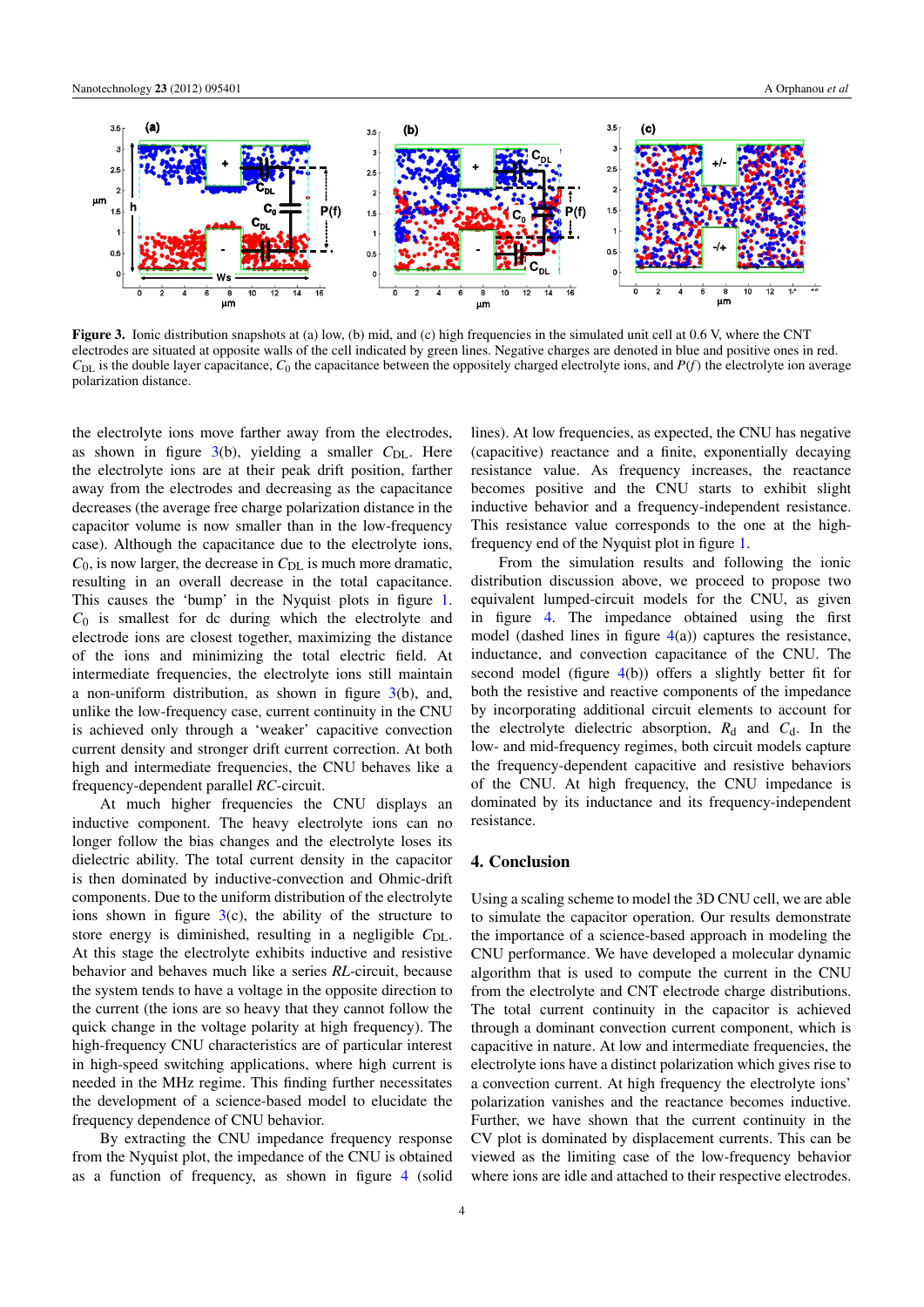<span id="page-5-0"></span>

Figure 4. Comparison of the simulated CNU impedance with those calculated using circuit models (a) and (b). The second model yields an improved fit (dashed lines) to the simulated results (solid lines). The fitted values of the circuit elements are (a)  $L_0 = 145$  mH,  $C_0 = 35$  mF,  $R_{\text{HF}} = 0.45 \Omega$  and  $R_{\text{LF}} = 18 \Omega$ ; (b)  $L_0 = 135$  mH,  $C_0 = 25$  mF,  $R_{\text{HF}} = 0.35 \Omega$ ,  $R_{\text{LF}} = 9 \Omega$ ,  $R_{\text{d}} = 0.6 \Omega$  and  $C_{d} = 98$  mF.

We have also computed the impedance of the CNU and proposed equivalent circuit models that accurately predict the CNU performance across a wide frequency spectrum. Our simulation results compare well with existing measured Nyquist and CV plots.

#### Appendix . Simulation methodology

This appendix describes the three key components in our simulation: scaling, Coulomb interaction and boundary conditions, and particle dynamics.

#### *A.1. Scaling*

We approximate the 3D CNT 'forest' by a 2D equivalent. This dimensional transformation preserves the volume density (using the concept of super-particle), ionic momentum and acceleration, ensemble average drift velocity, ionic collision period, and capacitor current density. Once this set of conditions is imposed, we can then obtain  $R_{sim} = R_{exp}$ ,  $C_{\text{sim}} = C_{\text{exp}}/k_0$ , and  $L_{\text{sim}} = L_{\text{exp}}/k_0$ , where  $k_0$  is the scaling

<span id="page-5-1"></span>

Figure A.1. Schematic of the geometrical transformation of the actual electrolyte cell to an effective 2D cell, which is then scaled to an equivalent 2D simulation unit cell with scaling factor  $k_0$ .  $t_s$  is the average electrolyte ion separation and represents the simulation cell thickness. The 3D cell width,  $w_e$ , is determined from  $w_e t_s = t_e^2$ . The electrolyte ion volume density in the actual cell,  $N_e = 6$  mol l<sup>-1</sup>, is preserved during this transformation. *N*exp and *N*sim are the numbers of ions in the actual and simulated cell volumes, respectively. The simulation cell dimensions are  $w_s = 1.5 \ \mu \text{m}$  and  $h = 3 \ \mu \text{m}$ .

<span id="page-5-2"></span>Table A.1. Scaling relationships between the actual and simulation cells.  $k_0$  is the scaling factor defined in figure  $A.1$ .

| Experiment         | Simulation          |
|--------------------|---------------------|
| τ                  | τ                   |
| $N_e$              | $N_e$               |
| $V_{\text{drift}}$ | $V_{\text{drift}}$  |
| $F_{\rm tot}$      | $F_{\text{tot}}k_0$ |
| q                  | $qk_0$              |
| m                  | mko                 |
| R                  | R                   |
| L                  | $L/k_0$             |
| $\overline{C}$     | $C/k_0$             |
|                    |                     |

factor defined in figure [A.1](#page-5-1) and *R*sim, *R*exp, *C*sim,*C*exp, *L*sim, and *L*exp are the measured and simulated CNU resistances, capacitances, and inductances, respectively. The transformation of the 3D UC cell to a 2D unit cell is shown in figure [A.1.](#page-5-1) From the scaling relations given above, the frequency scales as  $f_{\text{sim}} = k_0 f_{\text{exp}}$ . Table [A.1](#page-5-2) summarizes the scaling relations for all the parameters used in our simulations.

During the simulation, we also need to preserve the experimental electrolyte volume density,  $N_e$ . To do so, we calculate the experimental electrolyte 'one-ion volume' and scale it linearly to the simulated volume, which is assumed to be 'one-ion' thick. The simulation cell thickness *t*<sup>s</sup> shown in figure [A.1](#page-5-1) is calculated by linearly scaling the electrolyte volume density to a single ion. If *N*exp and *N*sim are the numbers of ions in the experimental and simulated cell volumes *V*exp and *V*sim, respectively, we then have  $N_e = N_{exp}/V_{exp} = N_{sim}/V_{sim}$ , ensuring that  $N_e$  is preserved throughout. From the definition of  $k_0$ , we obtain  $N_{\text{exp}} = k_0 N_{\text{sim}}$ . To preserve the total ion mass and charge between experiment and simulation, each simulated ion (super-particle) must have mass and charge  $k_0$  times larger than those of the ion in the experimental electrolyte ion. This implies that the number of actual ions (positive or negative) in each super-particle in the simulation cell is  $k_0$ . Thus the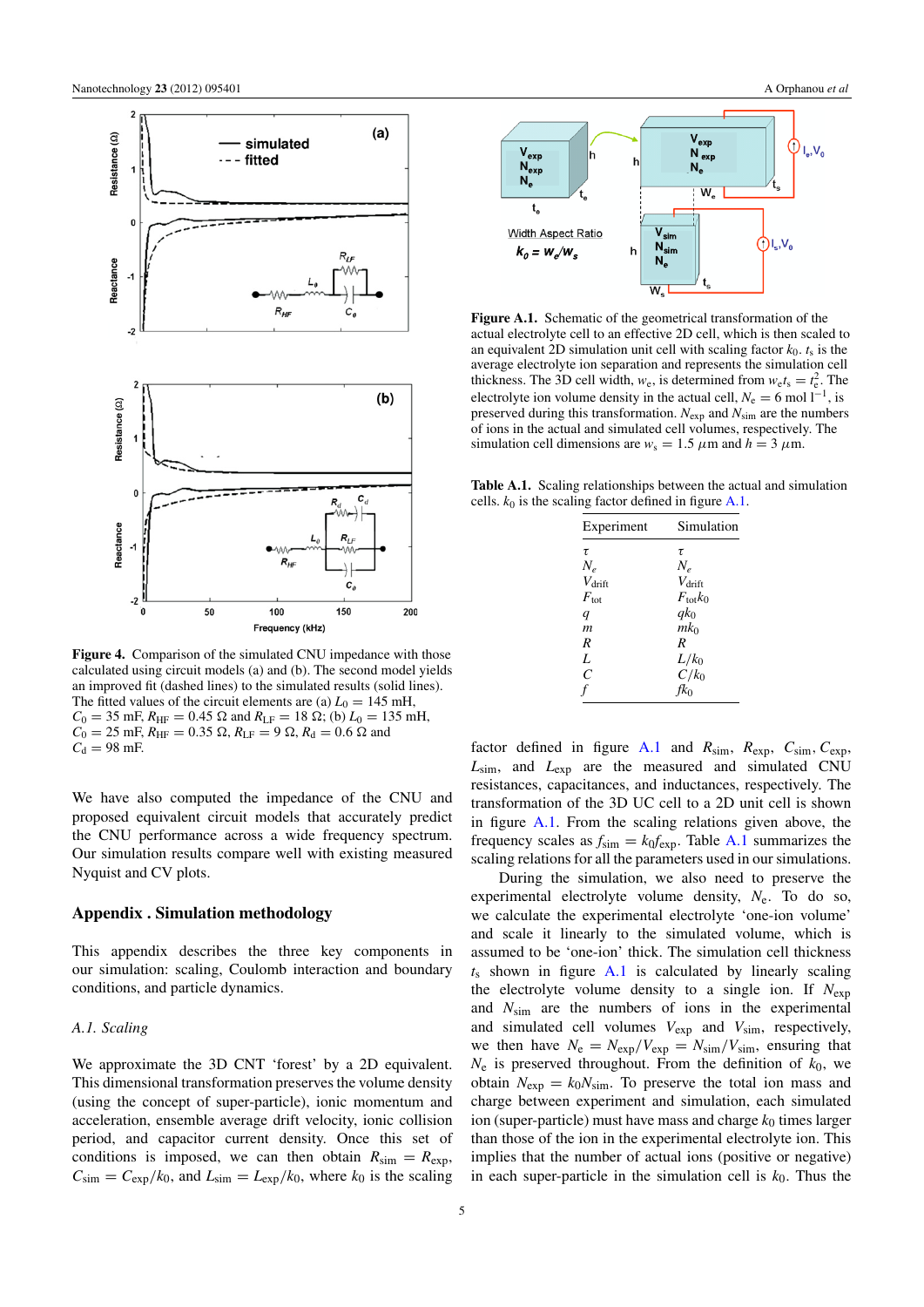<span id="page-6-0"></span>

Figure A.2. Simulated results for a system of negatively charged ions surrounded by periodic boundary walls. The normalized velocity autocorrelation of the electrons in the system is calculated as a function of time for two different ionic areal densities with ratio  $n_0/n_1 = 10000$ . The time scale is normalized to 0.1 ps for  $\Gamma_1$  and to 10 ps for  $\Gamma_0$  [\[19\]](#page-7-8).

drift current characteristics in the simulated unit cell are consistent with the experimental electrolyte particle density since the mass to charge ratio of the electrolyte remains constant between experiment and simulation.

#### *A.2. Coulomb interaction and boundary conditions*

We assume a CNT in a unit cell surrounded by rigid walls on the horizontal boundaries and periodic boundary conditions on the vertical cell boundaries, as shown in figure [A.1.](#page-5-1) The rigid wall serves as a reflection plane and energy is conserved during the elastic reflection. The Coulomb interaction must be treated using periodic boundary conditions. The most plausible implementation utilizes the minimum image approximation, derived from the Ewald sum method [\[19\]](#page-7-8).

To ensure proper accounting for the Coulomb interaction, two tests have been performed. First, the MD algorithm is tested with two different plasma coupling coefficients  $\Gamma = e^2 (\pi n)^{1/2} / (4 \pi \varepsilon k_B T)$ , where *n* is the particle areal density,  $k_B T$  is the average kinetic (thermal) energy, and  $\varepsilon$  is the dielectric constant. According to [\[19,](#page-7-8) [31\]](#page-7-17), the velocity autocorrelation of electrons in a low  $\Gamma$  environment decays exponentially with time but is oscillatory at high  $\Gamma$ . We study the cases  $\Gamma_0 = 1.5$  (low-density) and  $\Gamma_1 = 8.2$ (high-density), as illustrated in figure [A.2,](#page-6-0) and confirm the reported behaviors [\[19\]](#page-7-8). We have also confirmed that the electrostatic potential between the capacitor electrodes is independent of path selection. In fact, for two independent paths the electric potential energies is computed to be within 0.24% of each other. Thus the total energy is conserved in our computations [\[19\]](#page-7-8).

#### *A.3. Particle dynamics*

The unit cell is filled with the electrolyte, KOH, and an ac voltage is applied across the electrodes. The total

<span id="page-6-1"></span>

Figure A.3. Normalized potential contour plot and electric field lines in the simulated CNU cell for  $OCV = 0.6$  V. The top electrode is positively charged and the bottom electrode is negatively charged.

current density  $(J_{\text{tot}})$  is then calculated as the time and ensemble averages of the electrolyte drift current  $(J<sub>drf tot</sub>)$ plus the displacement current between the CNU electrodes  $(J_{\text{dsp}})$ , with the total drift component expressed as  $J_{\text{drf tot}} =$  $J_{\text{drf}}(K^+) - J_{\text{drf}}(OH^-)$  in  $J_{\text{tot}} = J_{\text{drf}}(H^+ + J_{\text{dsp}})$ . The field created by the CNT electrodes is determined by separately analyzing the electrodes in a damping MD mode [\[19\]](#page-7-8). Therefore, the applied voltage is manifested as electrode charges fixed at designated locations and each charge oscillates as  $q(t)$  =  $q_0 \cos(\omega t)$ . Figure [A.3](#page-6-1) shows the electric field lines and normalized potential contours in the capacitor for an electrode charge distribution at 0.6 V. The CNT and the capacitor horizontal metallic walls are equipotential surfaces.

We employ the concept of a 'super-particle', a massive and highly charged ion. Under this assumption, the total force on the massive super-particle is determined by the applied voltage and the total friction in the electrolyte. Starting from the total force on a single ion, we formulate the equations of motion for the super-particle as follows:

<span id="page-6-2"></span>
$$
\vec{F}_i = m_i \vec{A}_i = q_i \vec{E}_i - \frac{m_i \vec{v}_i}{\tau} + \sum_j \frac{e^2}{4\pi \varepsilon R_{ij}^3} \vec{R}_{ij}
$$
\n(A.1)\n
$$
\sum_i \vec{F}_i = \sum_i m_i \vec{A}_i = \sum_i q_i \vec{E}_i - \sum_i \frac{m_i \vec{v}_i}{\tau}
$$
\n
$$
+ \sum_{i \neq j} \sum_j \frac{e^2}{4\pi \varepsilon R_{ij}^3} \vec{R}_{ij}
$$
\n(A.2)

<span id="page-6-4"></span><span id="page-6-3"></span>
$$
\vec{F}_{\text{tot}} = Q\vec{E}_{\text{av}} - \frac{M\vec{v}_{\text{av}}}{\tau}, \qquad Q = k_0 q_i, \quad M = k_0 m_i. \quad (A.3)
$$

Here  $\tau$  is the collision period in the electrolyte,  $\vec{v}_{av}$  is the center-of-mass velocity,  $\vec{v}_i$  is the drift velocity,  $m_i$  is the electrolyte ion mass,  $q_i$  is the electrolyte ion charge,  $\vec{A}_i$  is the electrolyte ion acceleration,  $\vec{E}_i$  is the electric field strength,  $\vec{F}_i$ is the electrolyte ion force, *Q* is the center-of-mass charge, *M* is the super-particle mass,  $\vec{E}_{av}$  is the center-of-mass electric field, and  $R_{ij}$  is the electrode-to-electrolyte-ion distance. Equation  $(A.1)$  describes the general force equation on a single particle. In equations  $(A.2)$  and  $(A.3)$ , the electrolyte